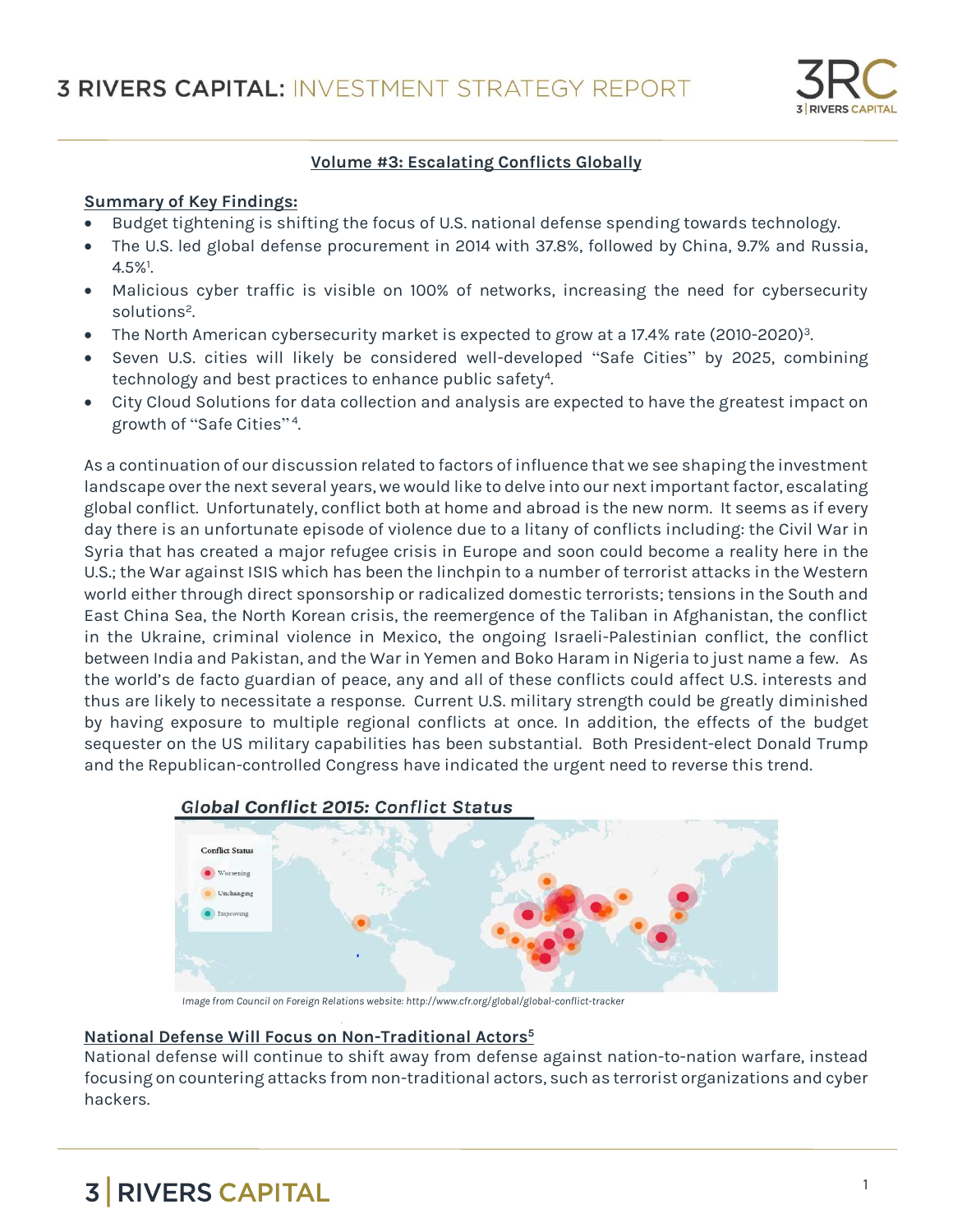

National defense efforts will continue to pursue solutions to prevent violent extremism – both within the U.S. and abroad – through military and foreign policy means. In addition, the emerging threat of cyber terrorism will be an increasing concern for national defense. As connectivity expands, especially into more and more physical objects and critical infrastructures, there will be greater demand for improved counter measures to prevent and mitigate the effects of cyber terrorist attacks aiming to control or destroy physical assets.





As countries develop greater offensive cyber capabilities, state-sponsored cyberattacks and espionage against the U.S. will likely increase through 2025. Countries such as North Korea, Iran, Russia, and China will seeks to further economic and foreign policy objectives by targeting U.S. government, military and private sector networks. However, distinguishing between state-sponsored cyber activity and the actions of criminal or terrorist organizations within that nation's borders will continue to prove difficult, challenging the U.S. and international organizations to clearly define acts of cyber warfare, as compared to cyber-crime.

Globally, political instability may increase in regions with weakened governments, sectarian divisions, and/or wide economic disparities among social groups. The U.S. will likely continue to contribute military assistance when multi-lateral intervention efforts further U.S. interests abroad and are supported by the majority of the international community. Despite high tensions with countries such as North Korea, Iran, Russia and China, a direct military confrontation between the U.S. and another nation is unlikely.

A slimmer U.S. defense budget will focus spending on technology to support operations against nontraditional actors, expanding opportunities for companies in the defense contract space. Between 2014 and 2020, U.S. defense spending is expected to grow at 0.5% CAGR, increasing at a much lower rate than in previous years<sup>6</sup>. Despite budget tightening, the U.S. is expected to remain the global leader in defense spending through 2020.

## **Changing Focus of U.S. Defense Spending<sup>7</sup>**

The new era of defense spending will focus on four main objectives: 1) Modularity, 2) Sensors, 3) Data Handling and Analysis and 4) Unmanned everything. Design and capabilities that accomodate multiple systems (i.e. common surveillance and reconnaissance packages for use in multiple platforms) will see increased demand for their systems. Sensors with improved reliability, enhanced performance, and that allow for predictive maintenance as well as forward area, battle area, and

# **3 RIVERS CAPITAL**